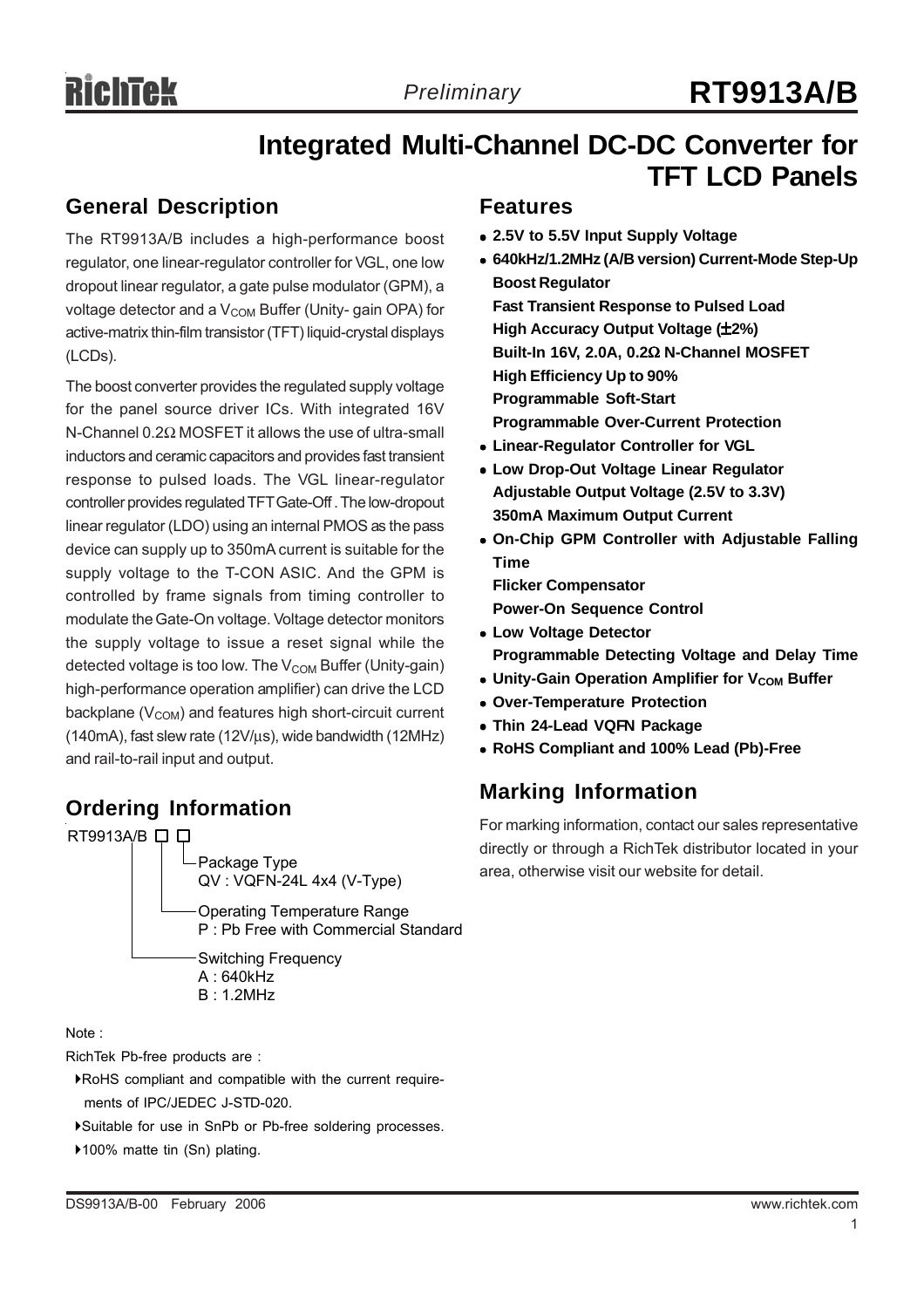# **Pin Configurations**



# **Typical Application Circuit**

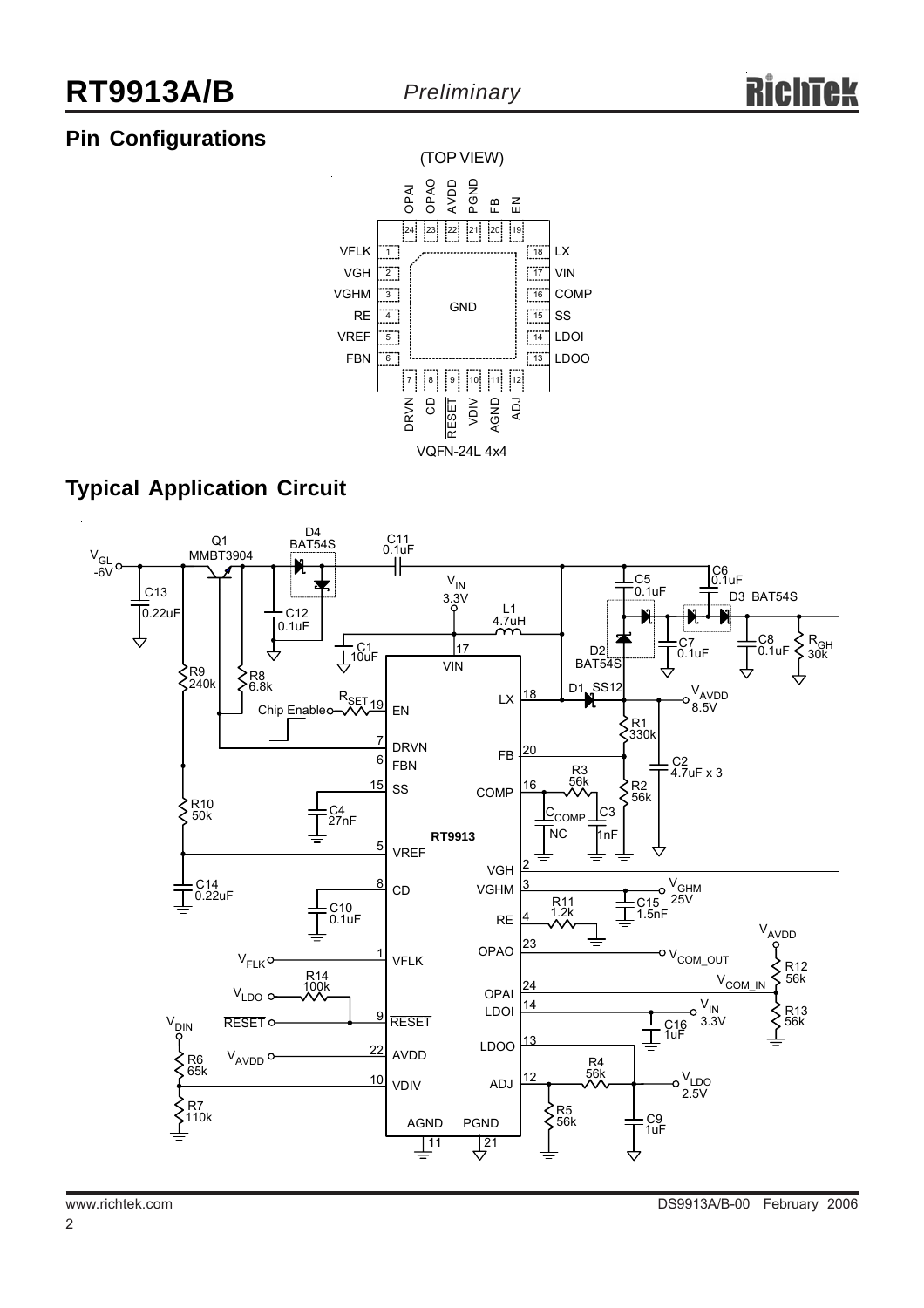# **Functional Pin Description**

| Pin Number   Pin Name   Pin Function |              |                                                                                               |
|--------------------------------------|--------------|-----------------------------------------------------------------------------------------------|
| 1                                    | <b>VFLK</b>  | VFLK is produced by timing controller for charging or discharging VGHM.                       |
| $\overline{2}$                       | VGH          | Switch input for charge VGHM                                                                  |
| 3                                    | <b>VGHM</b>  | VGHM is the supply voltage for the gate driver ICs.                                           |
| 4                                    | <b>RE</b>    | Switch input for discharge VGHM                                                               |
|                                      |              | Internal Reference Bypass Terminal. Connect a 0.22uF ceramic capacitor from the VREF          |
| 5                                    | <b>VREF</b>  | to analog ground (AGND). The source capability is 100uA.                                      |
|                                      |              | Negative Linear-Regulator Feedback Input. Connect FBN to the center of a resistive            |
|                                      |              | voltage-divider between the negative output voltage VGL and the VREF to set the               |
| 6                                    | <b>FBN</b>   | negative linear-regulator output voltage. Place the resistive voltage-divider close to the    |
|                                      |              | pin.                                                                                          |
|                                      |              | Negative Linear-Regulator Base Drive. Open drain of an internal PMOS. Connect DRVN            |
| $\overline{7}$                       | <b>DRVN</b>  | to the base of the external linear-regulator NPN pass transistor.                             |
| 8                                    | CD           | Pin for external capacitor setting the delay time for voltage detector reset delay time.      |
| 9                                    | <b>RESET</b> | Voltage Detector open-drain Output for Reset.                                                 |
|                                      | <b>VDIV</b>  | Voltage Detector Divider Input. Connect VDIV to the center of a resistive voltage-divider     |
| 10                                   |              | between the detected voltage input (VDIN) and analog ground (AGND).                           |
| 11                                   | <b>AGND</b>  | Analog Ground.                                                                                |
|                                      | ADJ          | Low-Dropout Linear Regulator (LDO) Feedback Input. ADJ regulates to 1.24V nominal.            |
| 12                                   |              | Connect ADJ to the center of a resistive voltage-divider between the LDO output voltage       |
|                                      |              | LDOO and the analog ground (AGND) the LDO output voltage. Place the resistive                 |
|                                      |              | voltage-divider close to the pin.                                                             |
| 13                                   | <b>LDOO</b>  | Voltage Output of the LDO.                                                                    |
| 14                                   | LDOI         | Voltage Input of the LDO.                                                                     |
| 15                                   | SS           | Soft-Start Control Pin. Connect a soft-start capacitor $(C_{SS})$ to this pin. The soft-start |
|                                      |              | capacitor is charged with a constant current 4uA.                                             |
| 16                                   | <b>COMP</b>  | Compensation Error Amplifier Pin. Connect a compensation network to ground.                   |
| 17                                   | VIN          | Supply Input. The supply voltage powers all the control circuits including the boost          |
|                                      |              | converter, negative linear-regulator, gate pulse regulator and voltage detector.              |
| 18                                   | LX           | Switching pin. Drain of the internal power NMOS for the main step-up regulator.               |
| 19                                   | EN           | Active-High Enable Control Input and OCP level setting.                                       |
|                                      | <b>FB</b>    | Main Boost Regulator Feedback Input. FB regulates to 1.24V nominal. Connect FB to the         |
| 20                                   |              | center of a resistive voltage-divider between the main output AVDD and the analog             |
|                                      |              | ground (AGND) the boost regulator output voltage. Place the resistive voltage-divider         |
|                                      |              | close to the pin.                                                                             |
| 21                                   | <b>PGND</b>  | Power Ground. PGND is the source of the power NMOS.                                           |
| 22                                   | <b>AVDD</b>  | VDD for Source Driver Power. It also supplies OP power and GPM level shift voltage.           |
| 23                                   | OPAO         | Unit-Gain OPA Output Pin.                                                                     |
| 24                                   | <b>OPAI</b>  | Unit-Gain OPA Input Pin.                                                                      |
| Exposed Pad GND                      |              | Exposed pad should be soldered to PCB board and connected to GND.                             |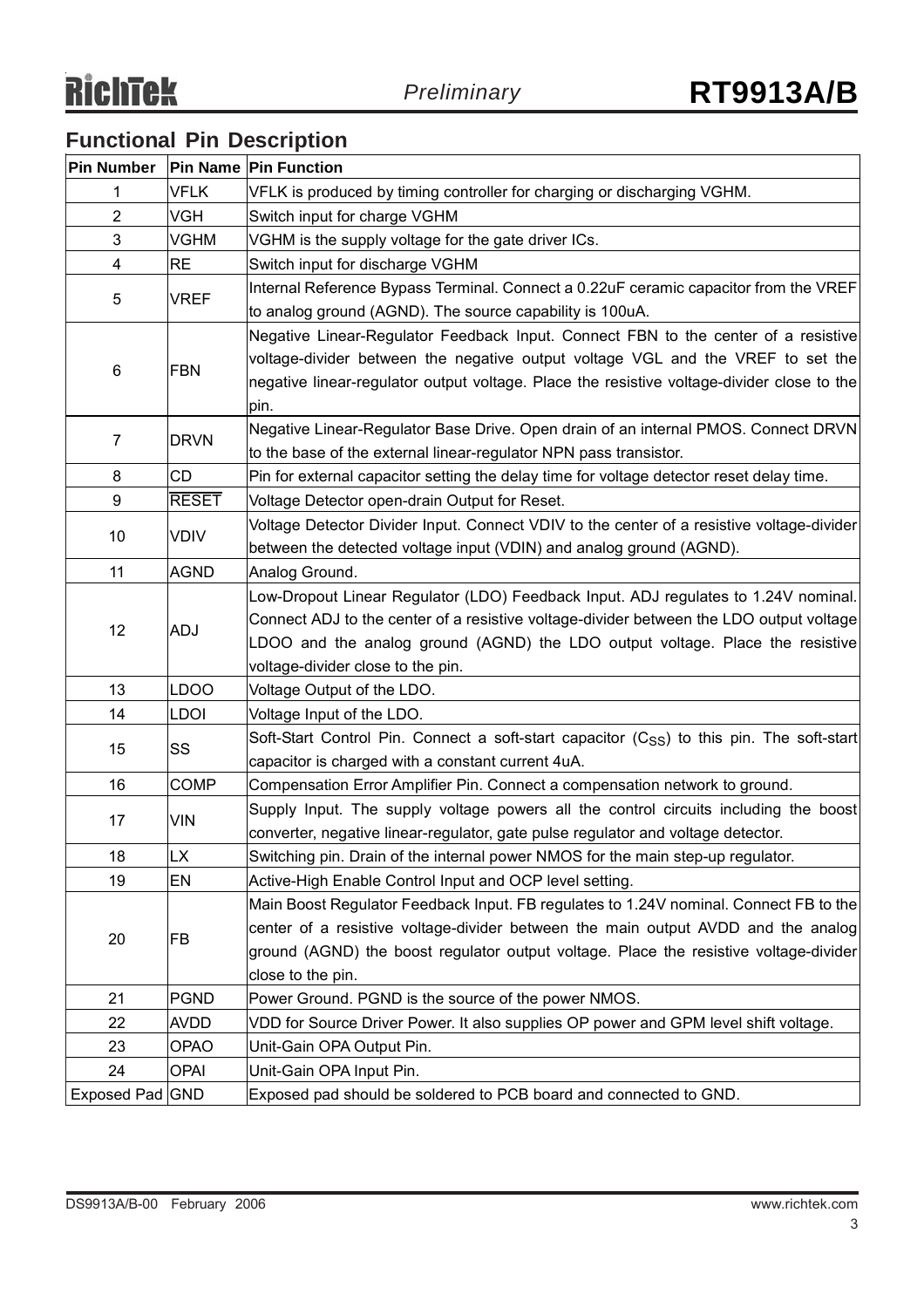# **Function Block Diagram**



#### **Boost Regulator Block Diagram**

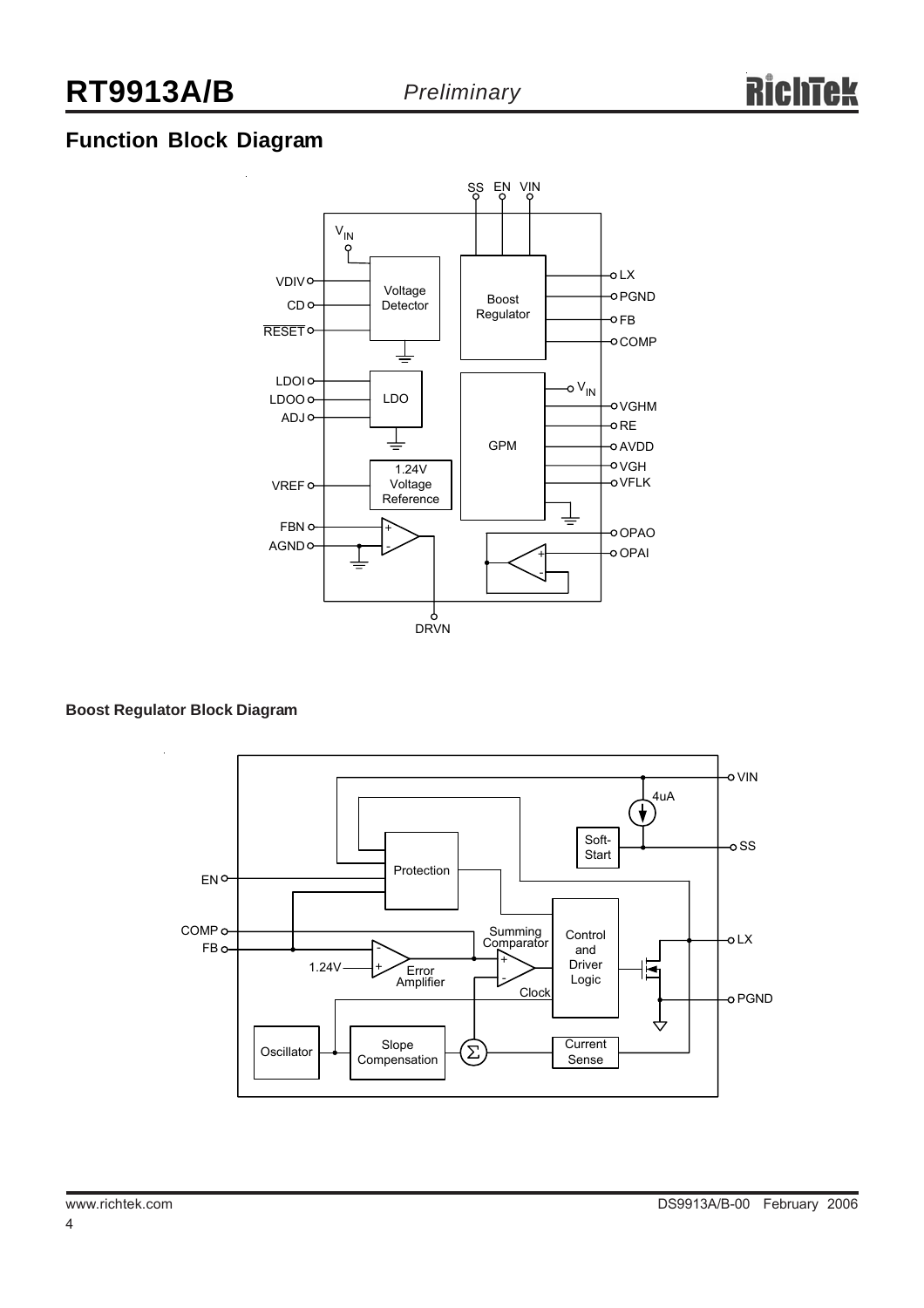# **Absolute Maximum Ratings** (Note 1)

| • Power Dissipation, $P_D @ T_A = 25^{\circ}C$ |  |
|------------------------------------------------|--|
|                                                |  |
| • Package Thermal Resistance (Note 4)          |  |
|                                                |  |
|                                                |  |
|                                                |  |
|                                                |  |
| • ESD Susceptibility (Note 2)                  |  |
|                                                |  |
|                                                |  |

# **Recommended Operating Conditions** (Note 3)

### **Electrical Characteristics**

| <b>Parameter</b>                                                  |                                      | Symbol          | <b>Test Condition</b>            | Min  | Typ | <b>Max</b> | <b>Units</b> |  |
|-------------------------------------------------------------------|--------------------------------------|-----------------|----------------------------------|------|-----|------------|--------------|--|
| <b>System Supply</b>                                              |                                      |                 |                                  |      |     |            |              |  |
| Input Supply Voltage                                              |                                      | V <sub>IN</sub> |                                  | 2.5  |     | 5.5        | V            |  |
| V <sub>IN</sub> Under Voltage Lockout Threshold V <sub>UVLO</sub> |                                      |                 | V <sub>IN</sub> rising           | 1.8  | 2.0 | 2.2        | $\vee$       |  |
|                                                                   |                                      |                 | <b>Hysteresis</b>                | 0.05 | 0.1 | 0.15       |              |  |
| V <sub>IN</sub> Quiescent Current                                 |                                      | lQ              | $V_{FB}$ = 1.3V, LX no switching | 0.15 | 0.4 | 1          | mA           |  |
|                                                                   |                                      |                 | $V_{FB}$ = 1.1V, LX switching    | 1    | 2   | 3.5        | mA           |  |
| Shut Down Current                                                 |                                      | <sup>I</sup> IN | $V_{IN} = 3.3V$                  |      | 1   | 5          | μA           |  |
| <b>EN Threshold</b>                                               | Logic-High Voltage   V <sub>IH</sub> |                 |                                  |      |     | 1.5        | V            |  |
|                                                                   | Logic-Low Voltage   VIL              |                 |                                  | 0.8  | --  | --         |              |  |
| <b>Main Boost Regulator</b>                                       |                                      |                 |                                  |      |     |            |              |  |
| Operation Frequency                                               |                                      |                 | RT9913A                          | --   | 640 | --         | kHz          |  |
|                                                                   |                                      | Fosc            | <b>RT9913 B</b>                  | 0.9  | 1.2 | 1.4        | <b>MHz</b>   |  |
| Maximum Duty Cycle                                                |                                      |                 |                                  | 86   | 90  | 94         | $\%$         |  |

*To be continued*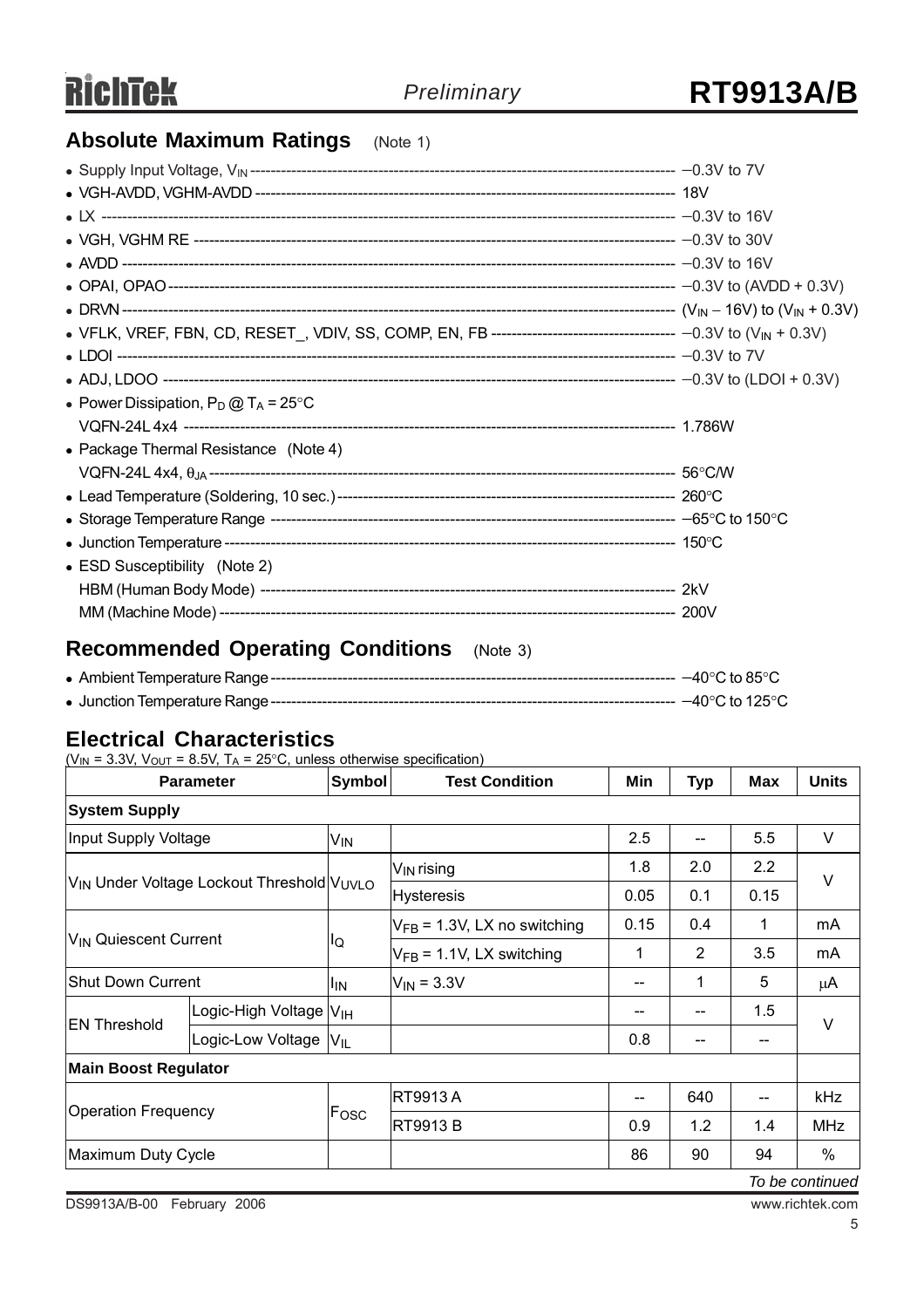# **RT9913A/B** *Preliminary*

| <b>Parameter</b>                           | <b>Symbol</b>            | <b>Test Condition</b>                                         | Min                      | <b>Typ</b>     | <b>Max</b>     | <b>Units</b>    |
|--------------------------------------------|--------------------------|---------------------------------------------------------------|--------------------------|----------------|----------------|-----------------|
| Feedback Voltage                           | $V_{FB}$                 | No load, $T_A = 25^{\circ}C$                                  | 1.22                     | 1.24           | 1.26           | V               |
| FB Input Bias Current                      |                          | $VFB = 1.5V$                                                  | $-40$                    |                | $+40$          | nA              |
| Transconductance of Error Amplifier        | Gm                       | $I_{COMP} = 5\mu A$                                           | --                       | 160            | --             | μA/V            |
| Voltage Gain of Error Amplifier            | <b>IA<sub>V</sub></b>    |                                                               |                          | 700            |                | V/V             |
| <b>Feedback Voltage Line Regulation</b>    |                          | $V_{IN}$ = 2.5V to 5.5V                                       | --                       | 0.1            | 0.15           | %N              |
| Output Voltage Load Regulation             |                          | $V_{IN} = 3.3V,$<br>$I_{\text{LOAD}}$ = 20 to 200mA           | $-1$                     | --             | $\mathbf{0}$   | %               |
| LX ON-Resistance                           | $R_{LX(ON)}$             |                                                               | 50                       | 200            | 500            | $m\Omega$       |
| <b>Current Sense Transresistance</b>       |                          |                                                               | $-$                      | 0.5            |                | A/V             |
| Soft-Start Charge Current                  | lss                      |                                                               | $\overline{2}$           | 4              | 6              | $\mu$ A         |
| Thermal Shutdown Temperature               | $T_{SD}$                 |                                                               | --                       | 170            | $-$            | $\rm ^{\circ}C$ |
| <b>Thermal Shutdown Hysteresis</b>         | $\Delta T_{SD}$          |                                                               | --                       | 20             | $\overline{a}$ | $\rm ^{\circ}C$ |
| <b>Current Limit</b>                       | <b>ILIM</b>              |                                                               | --                       | $\overline{2}$ | --             | A               |
| <b>Gate-Off Regulation Controller</b>      |                          |                                                               |                          |                |                |                 |
| V <sub>REF</sub> source current capability | <b>IREF</b>              |                                                               | --                       | 100            | 1000           | $\mu$ A         |
| <b>FBN Regulation Voltage</b>              | VFBN                     |                                                               | $-20$                    | $\mathbf 0$    | 20             | mV              |
| FBN Effective Load Regulation Error        |                          | $V_{DRVN} = -10V$ ,<br>$I_{DRVN}$ = 50uA to 1mA               | $-30$                    | $-5$           | $\mathbf{0}$   | mV              |
| <b>FBN Line Regulation Error</b>           |                          | $I_{DRVN}$ = 0.1mA, 2.5V < $V_{IN}$ < 5.5V                    | $\overline{\phantom{a}}$ | 1              | 6              | mV              |
| <b>DRVN Source Current</b>                 | <b>I</b> DRVN            |                                                               | 1                        | 4              | 6              | mA              |
| Power-On-Delay Time                        | T <sub>VGL</sub>         | Refer to $V_{FB}$ > 1V                                        | 25                       | 32             | 39             | ms              |
| Low Drop-Out Linear Regulator (LDO)        |                          |                                                               |                          |                |                |                 |
| Input Voltage                              | V <sub>LDOI</sub>        |                                                               | 2.5                      | $-$            | 5.5            | $\vee$          |
| Dropout Voltage                            | V <sub>DROP</sub>        | $V_{IN}$ = 3.3V, $I_{OUT}$ = 350mA                            | 200                      | 300            | 500            | mV              |
| Feedback Voltage                           | V <sub>ADJ</sub>         |                                                               | 1.22                     | 1.24           | 1.26           | V               |
| <b>Current Limit</b>                       | <b>I</b> LIM             |                                                               | 350                      | 500            | 650            | mA              |
| Quiescent Current                          | <b>ILDO</b>              |                                                               | --                       | 60             | 100            | $\mu$ A         |
| Line Regulation                            |                          | $V_{IN}$ = 2.8V to 5.5V,<br>$I_{OUT} = 100mA, V_{LDO} = 2.5V$ | -−                       | 0.1            | 0.3            | $\%N$           |
| Load Regulation                            |                          | $IOUT = 1mA to 300mA$                                         | 0                        | 0.2            | 0.5            | $\%$            |
| <b>Gate Pulse Modulator</b>                |                          |                                                               |                          |                |                |                 |
| <b>VFLK Input High Voltage</b>             | V <sub>IH_FLK</sub>      |                                                               | 1.5                      | --             | $-$            | $\vee$          |
| <b>VFLK Input Low Voltage</b>              | V <sub>IL FLK</sub>      |                                                               |                          | --             | 0.6            | V               |
| Power-On-Delay Time (Note 5)               | <b>T</b> <sub>VGHM</sub> | Refer to $V_{FB}$ > 1V                                        | 50                       | 64             | 78             | ms              |

*To be continued*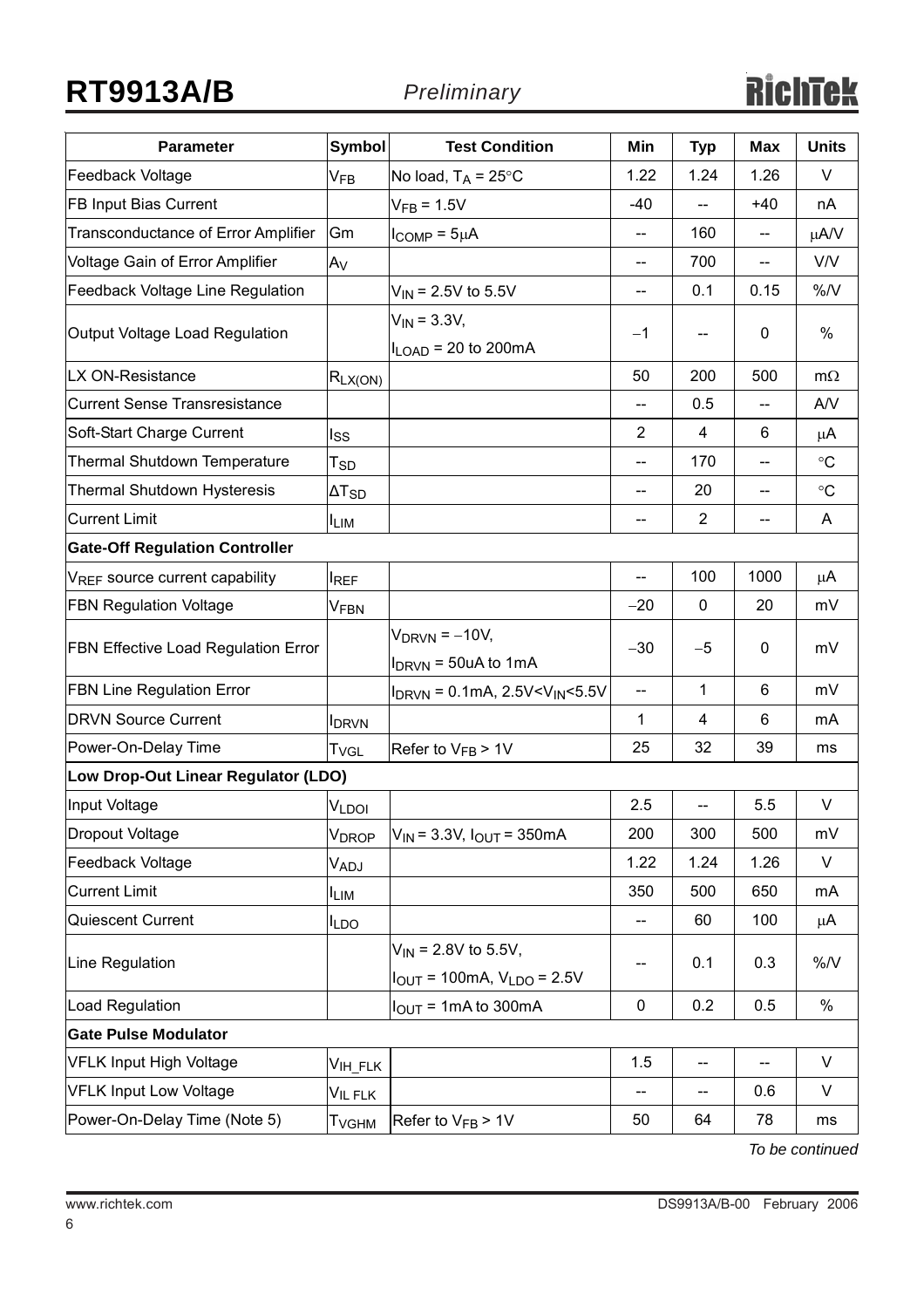**RichTek** 

| <b>Parameter</b>                | <b>Symbol</b>    |                                           | <b>Test Condition</b> | Min                        | <b>Typ</b>               | <b>Max</b>               | <b>Units</b> |
|---------------------------------|------------------|-------------------------------------------|-----------------------|----------------------------|--------------------------|--------------------------|--------------|
| <b>Gate Pulse Modulator</b>     |                  |                                           |                       |                            |                          |                          |              |
| <b>VGH Switch On-Resistance</b> | RP <sub>1</sub>  |                                           |                       | 10                         | 30                       | 50                       | Ω            |
| <b>RE Switch On-Resistance</b>  | RN <sub>2</sub>  |                                           |                       | 10                         | 25                       | 50                       | $\Omega$     |
| <b>Voltage Detector</b>         |                  |                                           |                       |                            |                          |                          |              |
| Minimum Operating Voltage       |                  |                                           |                       | 1.6                        | $\overline{\phantom{a}}$ | $\overline{\phantom{a}}$ | $\vee$       |
| Detecting voltage adjustment    | V <sub>DIV</sub> |                                           |                       |                            | 1.1                      | $-$                      | V            |
| Detecting voltage accuracy      |                  |                                           |                       | $-2%$                      |                          | 2%                       | $\%$         |
| Adjustable delay time-constant  | $\mathsf k$      | $ t_D = k(\Omega)^* C 10(F)$              |                       | 80 <sub>k</sub>            | 120k                     | 160k                     | Ω            |
| V <sub>COM</sub> Buffer         |                  |                                           |                       |                            |                          |                          |              |
| Supply Voltage Range            | Vsup             |                                           |                       | <b>AVDD</b>                | $-$                      | 15                       | $\vee$       |
| <b>Supply Current</b>           | l <sub>OP</sub>  |                                           |                       |                            | 0.5                      | 0.9                      | mA           |
| Input Offset Voltage            | Vos              | $V_{COM}$ = AVDD/2, T <sub>A</sub> = 25°C |                       | $-15$                      | 0                        | 15                       | mV           |
| Input Bias Current              | <b>I</b> BIAS    |                                           |                       | $\overline{\phantom{a}}$   | 1                        | 50                       | nA           |
| Output Voltage Swing High       | Vон              | $I_{OUT} = 100 \mu A$                     |                       | AVDD-20                    | AVDD-5                   | $-$                      | mV           |
|                                 |                  | $IOUT = 75mA$                             |                       |                            | AVDD-1.5 AVDD-1.3        | $\overline{\phantom{a}}$ | V            |
| Output Voltage Swing Low        | VOL              | $I_{OUT} = -100 \mu A$                    |                       | $-$                        | $\overline{2}$           | 20                       | mV           |
|                                 |                  | $IOUT = -75mA$                            |                       |                            | 1.5                      | 1.8                      | V            |
| <b>Short-Circuit Current</b>    |                  | To AVDD/2                                 | Source                | 100                        | 140                      | 180                      | mA           |
|                                 |                  |                                           | Sink                  | 100                        | 140                      | 180                      | mA           |
| -3dB Bandwidth                  | $F_{3db}$        |                                           |                       |                            | 12                       | $-$                      | <b>MHz</b>   |
| <b>Gain Bandwidth Product</b>   | <b>GBW</b>       |                                           |                       | $\qquad \qquad \text{---}$ | 8                        | $-$                      | <b>MHz</b>   |
| <b>Slew Rate</b>                | <b>SR</b>        |                                           |                       | 8                          | 12                       | 16                       | $V/\mu s$    |

**Note 1.** Stresses listed as the above "Absolute Maximum Ratings" may cause permanent damage to the device. These are for stress ratings. Functional operation of the device at these or any other conditions beyond those indicated in the operational sections of the specifications is not implied. Exposure to absolute maximum rating conditions for extended periods may remain possibility to affect device reliability.

- **Note 2.** Devices are ESD sensitive. Handling precaution recommended.
- **Note 3.** The device is not guaranteed to function outside its operating conditions.

**Note 4.** θ<sub>JA</sub> is measured in the natural convection at T<sub>A</sub> = 25°C on a low effective thermal conductivity test board of JEDEC 51-3 thermal measurement standard.

**Note 5.** It is guaranteed by design.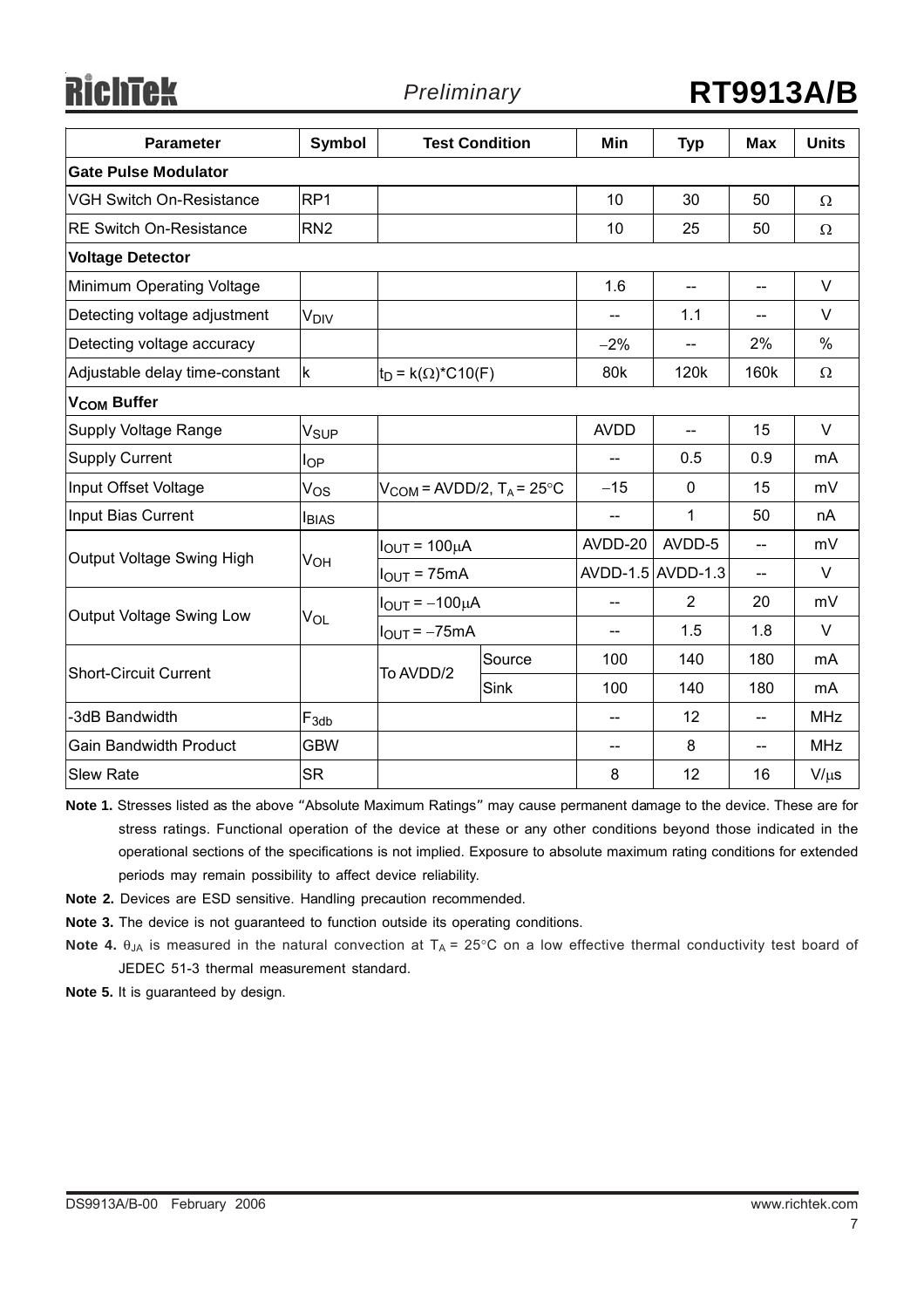# **Typical Application Circuit**









**Boost Output Voltage vs. Output Current**



**Boost Output Voltage vs. Output Current**



8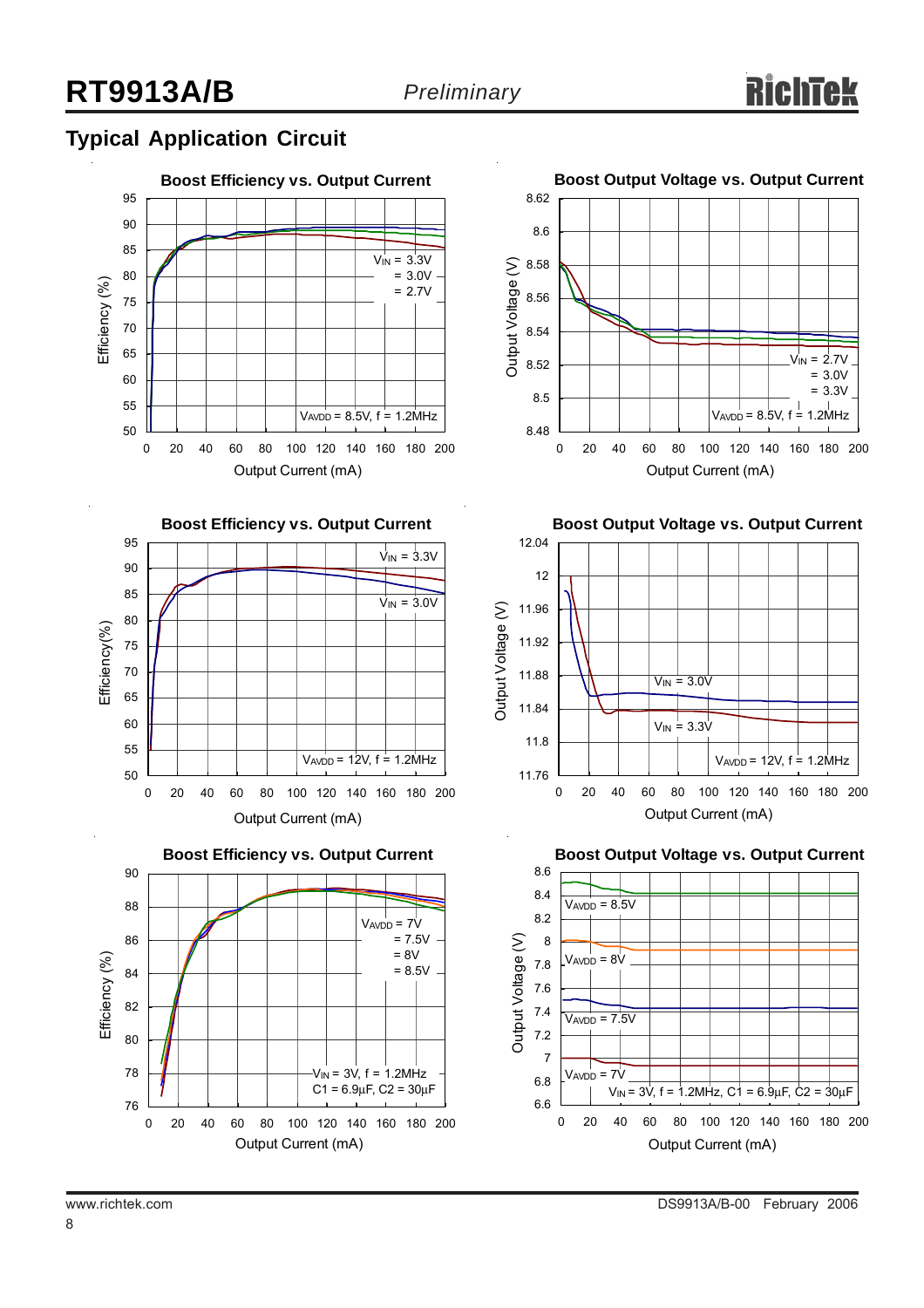# chtek

# *Preliminary* **RT9913A/B**

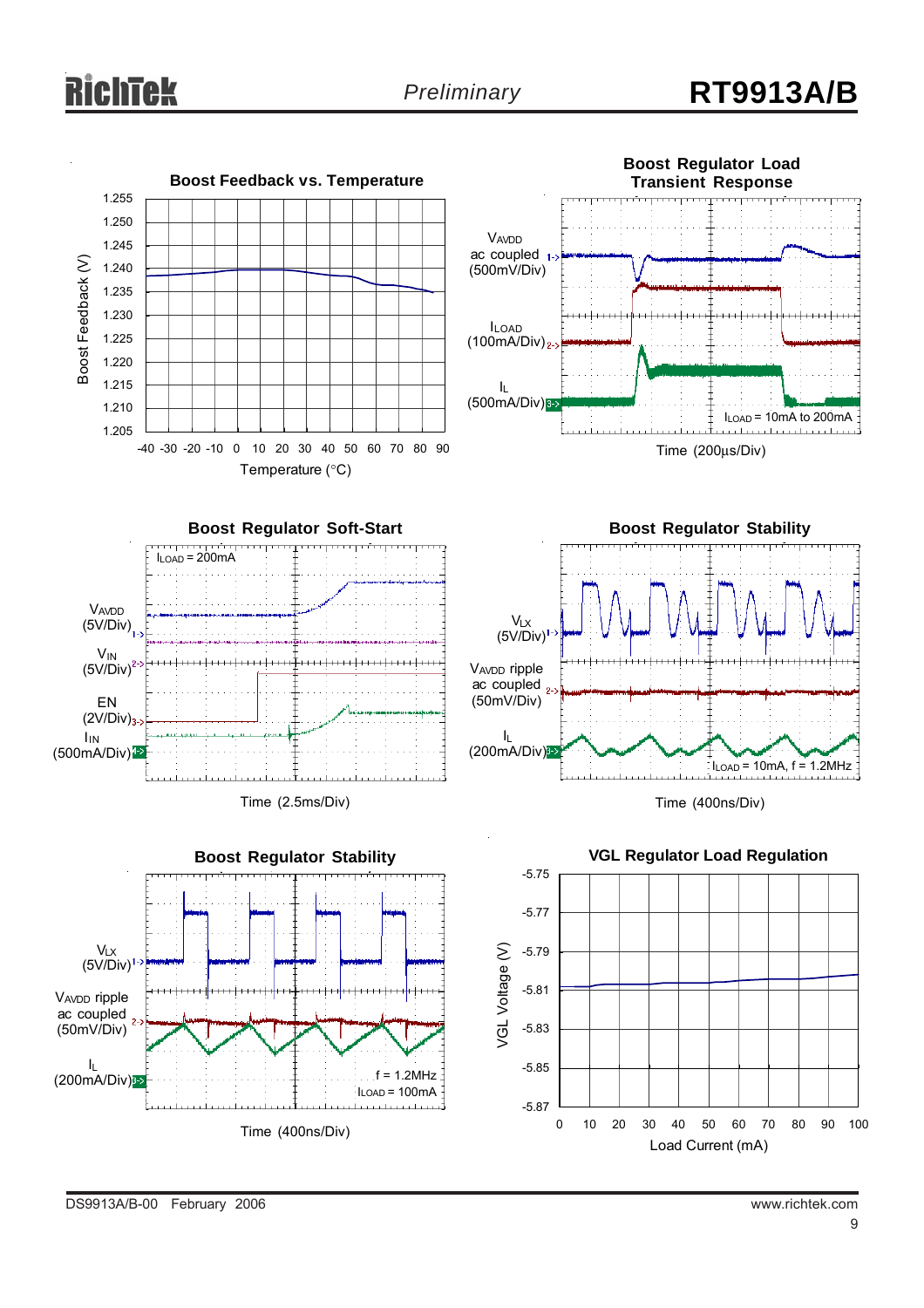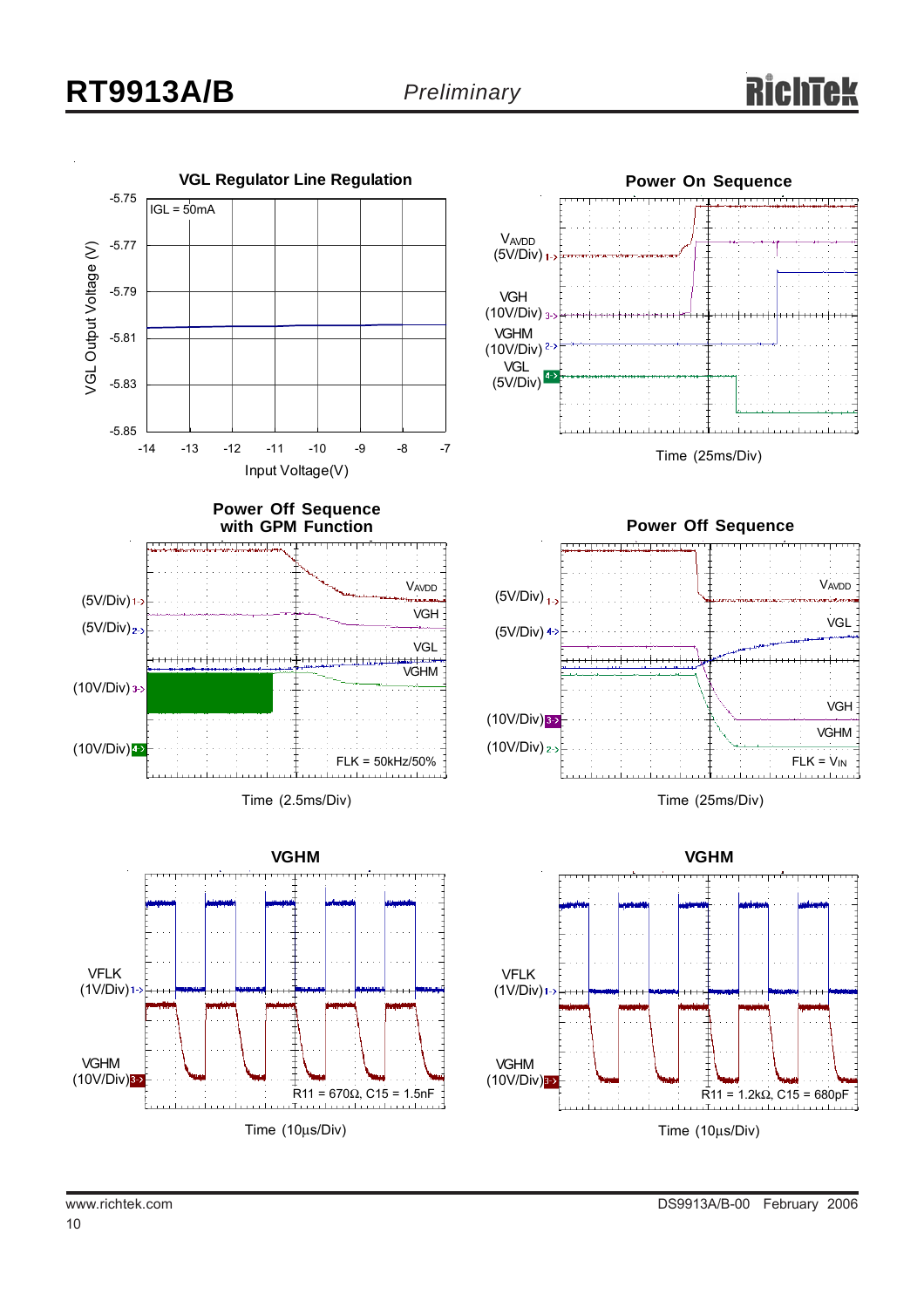# ichīek











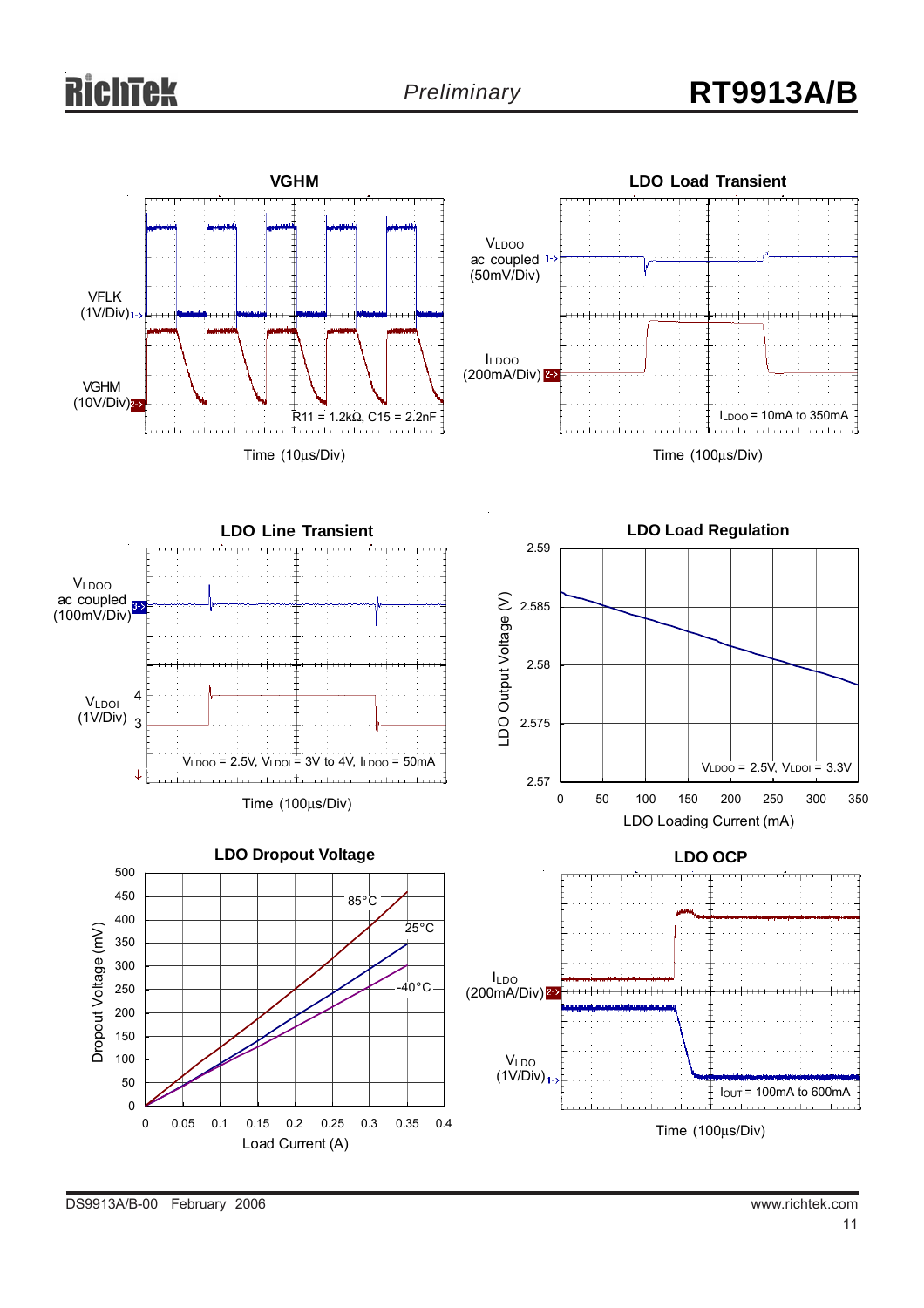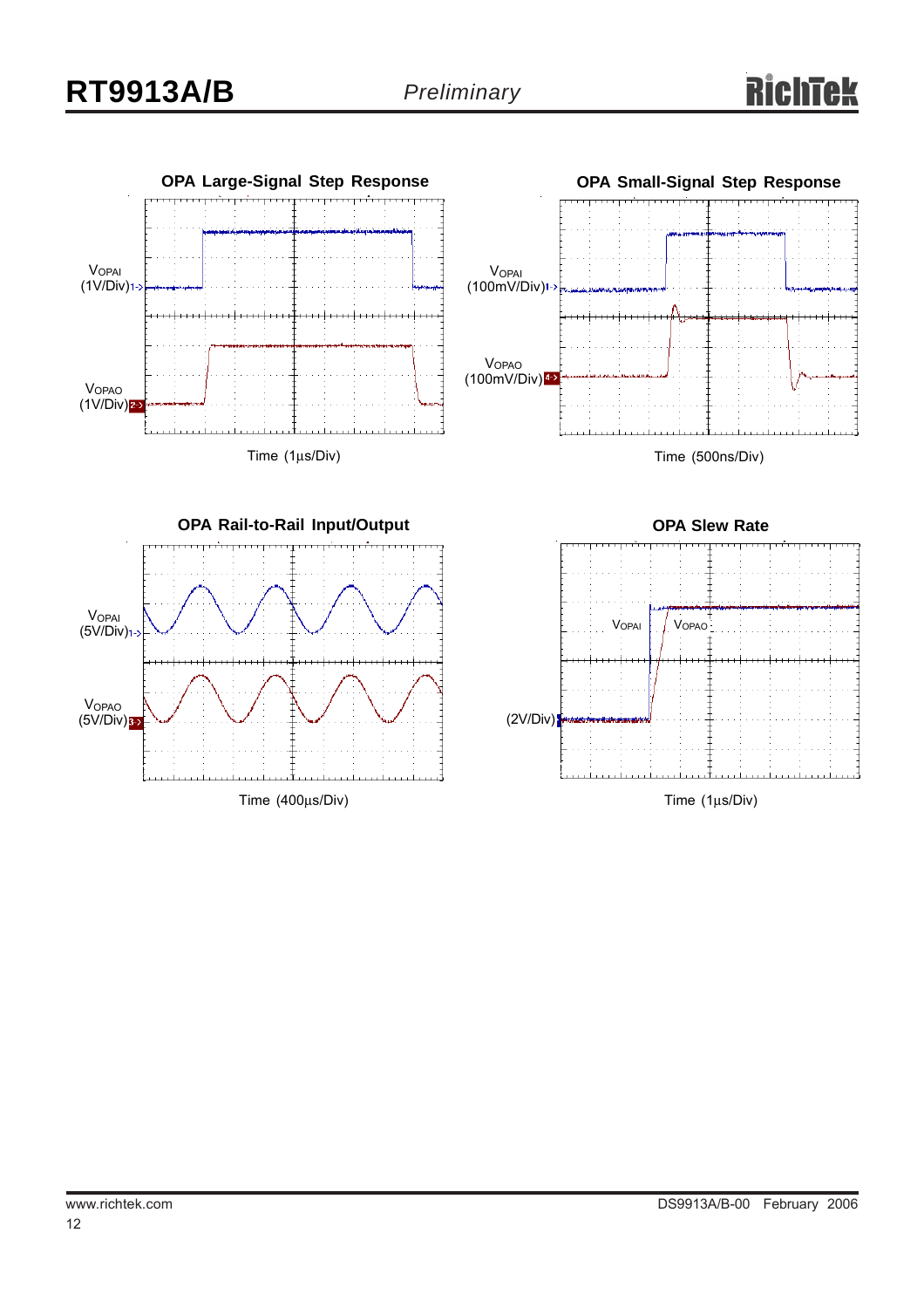# **Application Information**

The RT9913 contains a high performance boost regulator to generate voltage for output voltage, gate-on driver and negative voltage regulated by linear regulator controller for gate-off driver. It also includes of a high-current rail-torail operation amplifier, a gate pulse modulator (GPM), a programmable timing control voltage detector, and a low dropout linear regulator. The following content contains the detailed description and the information of component selection.

#### **Boost Regulator**

The boost regulator is a high efficiency current-mode PWM architecture with 1.2MHz or 640kHz operation frequency. It performs fast transient responses to generate gate driver supplies for TFT LCD display. The high operation frequency allows smaller components used to minimize the thickness of LCD panel. To regulate the output voltage is to set resistive voltage-divider sensing at FB pin. The error amplifier varies the COMP voltage by sensing FB pin to regulate the output voltage. For better stability, the slope compensation signal summed with the current-sense signal will be compared with the COMP voltage to determine the current trip point and duty cycle.

#### **Soft-Start**

The RT9913 provides soft-start function to minimize the inrush current. When EN pin is connected to high, an internal constant current charges an external capacitor. The rising voltage rate on COMP pin is limited during the charging period and the inductor peak current also limited at the same time. In the meanwhile, the frequency increases slowly at the beginning. When the EN pin is connected to GND, the external capacitor will be discharged for next soft start time.

The soft-start function is implemented by the external capacitor with a 4μA constant current charging to the softstart capacitor. Therefore, the capacitor should be large enough for output voltage regulation. Typical value for softstart capacitor range is 27nF. The available soft start capacitor range is from 10nF to 200nF.

#### **Inductor Selection & Maximum output current capability**

The minimum inductance value, peak current rating and series resistance are factors to consider when selecting the inductor. These factors influence the converter's efficiency, maximum output load capability, transientresponse time and output voltage ripple. Physical size and cost are also important factors to be considered. The maximum output current, input voltage, output voltage and switching frequency determine the inductor value. Very high inductance values minimize the current ripple and therefore reduce the peak current, which decreases core losses in the inductor and  $I<sup>2</sup>R$  losses in the entire power path. However, large inductor values also require more energy storage and more turns of wire, which increase physical size and can increase  $I^2R$  losses in the inductor. Low inductance values decrease the physical size but increase the current ripple and peak current.

Finding the best inductor involves choosing the best compromise between circuit efficiency, inductor size and cost.

Choose an available inductor value from an appropriate inductor family. Calculate the maximum DC input current at the minimum input voltage  $V_{IN(MIN)}$  using the following equation.

$$
I_{IN(DC,MAX)} = \frac{I_{AVDD(MAX)} \times V_{AVDD}}{V_{IN(MIN)} \times \eta_{(MIN)}}
$$

The expected efficiency at that operating point (η<sub>MIN</sub>) can be taken from an appropriate curve in the Typical Operating Characteristics. Calculate the ripple current at that operating point and the peak current required for the inductor :

$$
I_{RIPPLE} = \frac{V_{IN(MIN)} \times (V_{AVDD} - V_{IN(MIN)})}{L \times V_{AVDD} \times f_{OSC}}
$$

 $I_{\text{PEAK}} = I_{\text{IN(DC, MAX)}} + \frac{I_{\text{RIPPLE}}}{2}$ The inductor's saturation current rating and the LX overcurrent protection (I<sub>OCP</sub>) should exceed I<sub>PEAK</sub> and the inductor  $DC$  current rating should exceed  $I_{IN(DC, MAX)}$ . For good efficiency, choosing an inductor with less than  $0.1\Omega$ series resistance is suggested.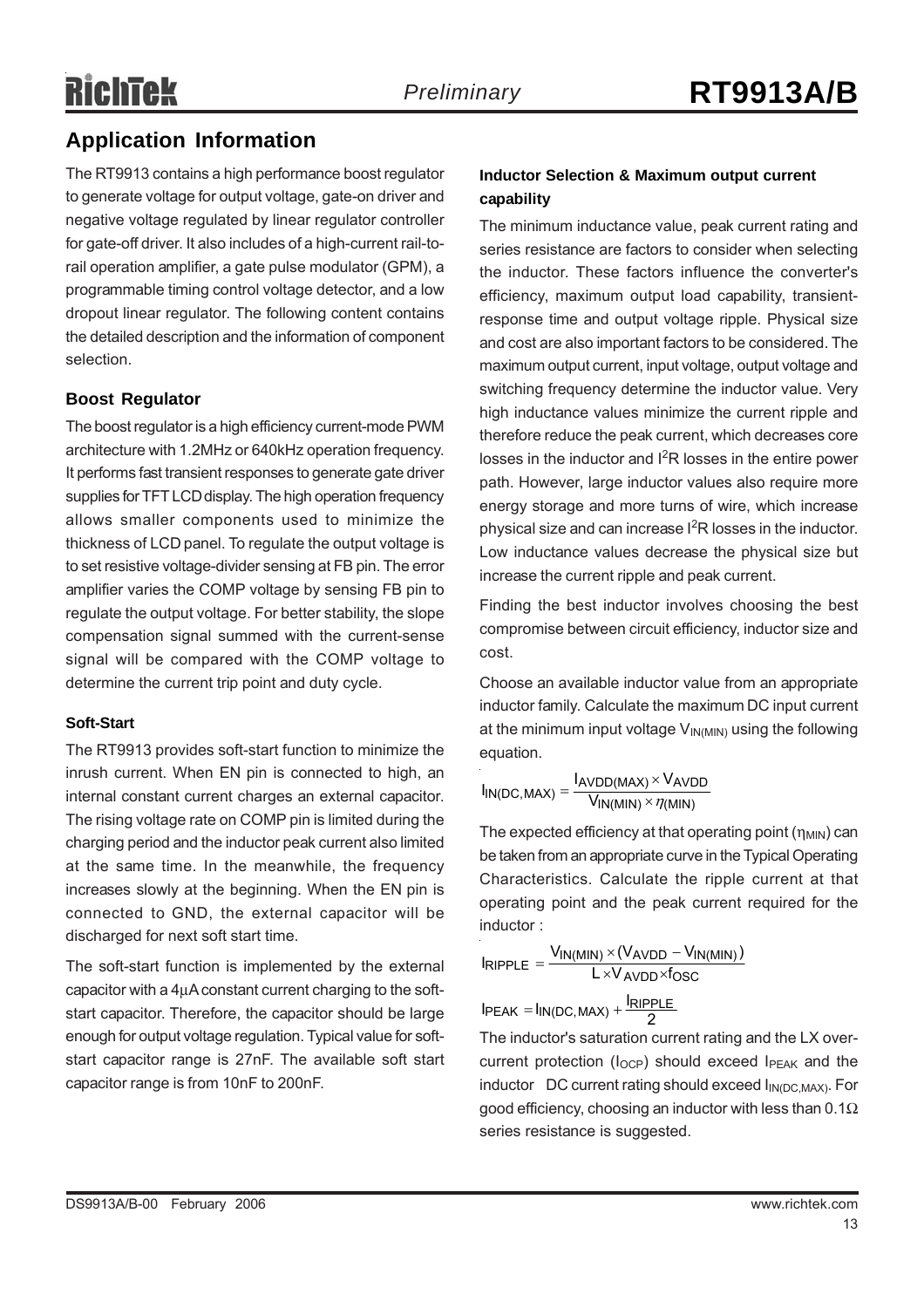#### **Diode Selection**

To achieve high efficiency, Schottky diode is the recommended diode for lower forward drop voltage and faster switching time. The output diode rating should be large enough for maximum output voltage, average power dissipation and the pulsating diode peak current.

#### **Output Capacitor Selection**

For lower output voltage ripple, low-ESR ceramic capacitor is recommended. The output voltage ripple consists of two components: one is the pulsating output ripple current flowing through the ESR, and the other is the capacitive ripple caused by charging and discharging.

$$
V_{RIPPLE} = V_{RIPPLE\_ESR} + V_{RIPPLE\_C}
$$

$$
\approx I_{PEAK} \times R_{ESR} + \frac{I_{PEAK}}{C_{OUT}} \left(\frac{V_{AVDD} - V_{IN}}{V_{AVDD} \times f}\right)
$$

#### **Input Capacitor Selection**

For better input bypassing, low-ESR ceramic capacitor is recommended for better performance. A 10μF input capacitor is sufficient and it is flexible to reduce the value for a lower output power requirement.

#### **Output Voltage**

The regulated output voltage is the following formula :

 $V_{\text{OUT}} = 1.24 V \times \left(1 + \frac{R1}{R2}\right)$ 

The recommended value for R2 should be up to 100kΩ without some sacrificing. To place the resistor-divider as close as possible to the chip can reduce noise sensitivity.

#### **Loop Compensation**

The voltage feedback loop can be compensated with an external compensation network consisted of R3, C3 and C<sub>COMP</sub> (As Figure 1). Choose R3 to set high frequency integrator gain for fast transient response and C3 to set the integrator zero to maintain loop stability.

Place C<sub>COMP</sub> between COMP and GND to add an additional high-frequecncy pole. The value is between 10pF and 47pF. For typical application  $V_{IN} = 3.3V$ ,  $V_{OUT} = 8.5V$ ,  $C_{\text{OUT}} = 4.7 \mu \text{F} \times 3$ , L = 4.7 $\mu$ H, the recommened value for compensation is as below:

 $R3 = 56k\Omega$ ,  $C3 = 1nF$ , Ccomp=NC

#### **Over Current Protection**

The RT9913 main boost converter has over-current protection to limit peak inductor current. It prevents large current damaging the inductor and diode. During the ON-time, once the inductor current exceeds the current limit, the internal LX switch turns off immediately and shortens the duty cycle. Therefore, the output voltage drops if the over-current condition occurs. Actual current limit is always larger than nominal value because of the internal circuit delay. Current limit is also affected by the input voltage, duty cycle, and inductor value. The following figure shows the different over-current settings and the corresponding  $R_{\text{SET}}$  resistance while OCP function works and V<sub>AVDD</sub> falls to 90%.



Figure 1. OCP settings versus  $R_{\text{SET}}$  @  $V_{\text{EN}}$  = 2.5V

#### **Over Temperature Protection**

The RT9913 main boost converter has thermal protection function to prevent the excessive power dissipation from overheating. When the junction temperature exceeds 170°C, it will shut down the device. Once the device cools down by approximately 20°C, it will start to operate normally. For continuous operation, do not operate over the maximum junction temperature rating around 150°C.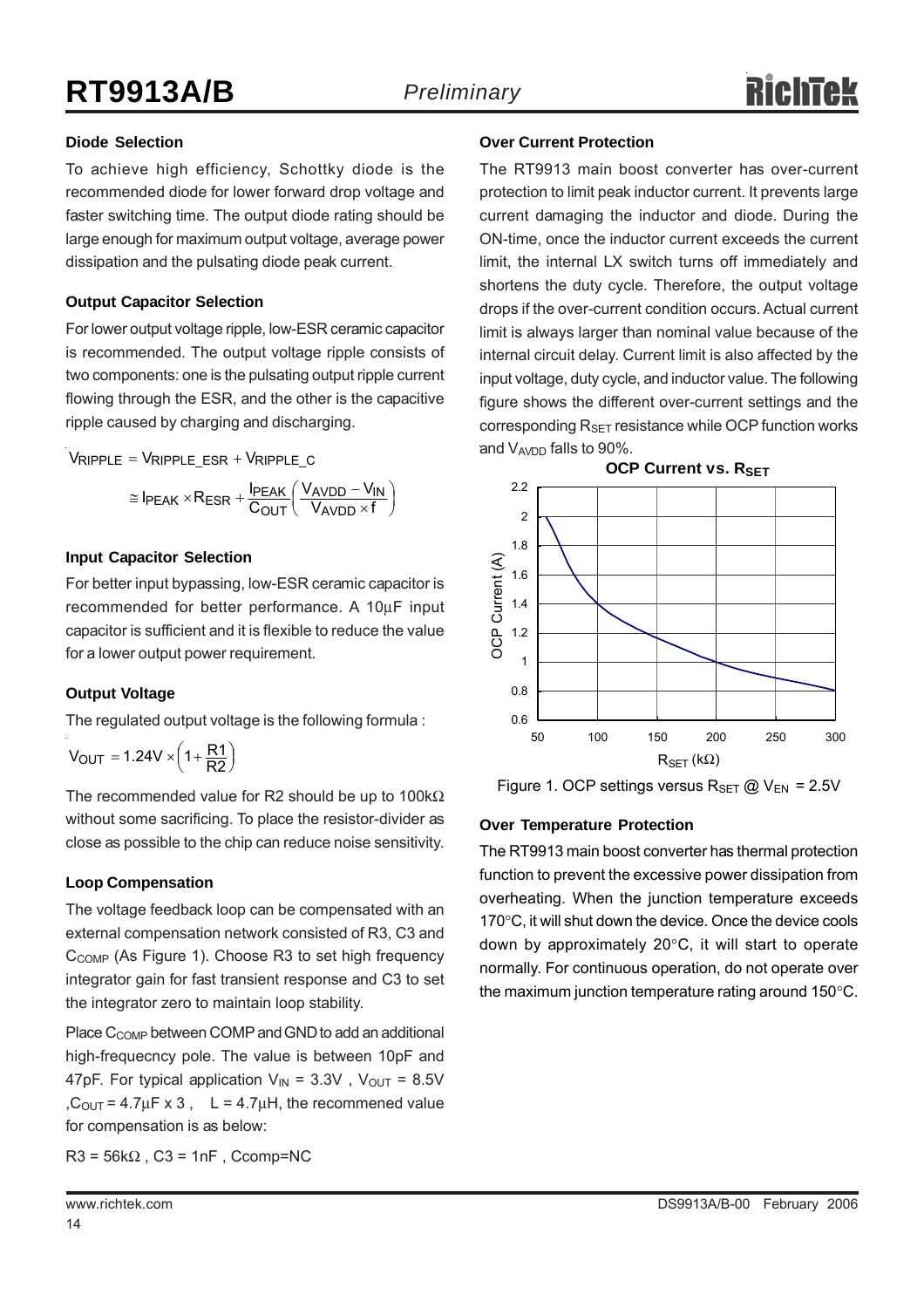#### **Gate-Low Linear Regulator Controller**

The gate-low linear regulator controller is to provide the TFT-LCD gate off voltage. One stage charge pump can provide a negative voltage. Using the gate-low regulator after the produced negative voltage can regulate the exceeded voltage. With a 6.8kΩ base to emitter resistor it can drive an extra NPN pass transistor and at least 4mA source current.  $V_{\text{GI}}$  can be regulated by the voltage-divider resistor and 0.22μF ceramic output capacitor. The output load current  $(I<sub>LOAD</sub>)$  can be decided by the current gain  $(\beta)$ , drive current ( $I_{DRVM}$ ), base-to-emitter forward voltage drop ( $V_{BF}$ ) and base-to-emitter resistor (R8) as the following equation :

 $I_{\text{LOAD}} = \beta (I_{\text{DRVN}} - \frac{V_{\text{BE}}}{R8})$ 



Figure 2

The VGL regulator controls the intermediate charge-pump stage and regulates the final charge-pump's output voltage as the following equation :

 $VGL = -V_{REF}(R9/R10)$ 

#### **Zener Diode for the Negative Regulator**

Instead of the gate-low linear regulator controller, bypassing a zener diode(ZD1) after the charge-pump satge can also stable the negative voltage. However, for better efficiency, using the gate-low linear regulator controller is recommended.

 $V_{GL} = -(V_{AVDD} - V_D)$ 

 $V_D$ : forward voltage drop of the charge pump diode



#### **GPM**

The GPM function is controlled by frame signals from timing controller to modulate the Gate-On voltage (VGHM). According to the different loading capacitor (C16), the falling slope of the Gate-On voltage is programmable by an external resistor (R11) .The V<sub>GL</sub> lags 32ms (typ.) behind AVDD and the VGHM lags 64ms (typ.) behind AVDD while power on.



#### Figure 4

The GPM operation sequence is shown in Figure 5. PGOOD is the logic signal detecting the feedback voltage  $(V_{FB})$ . If  $V_{FB}$  is below 1V, PGOOD becomes low; otherwise, PGOOD is high while  $V_{FB}$  is above 1V. When PGOOD is high lasting more than 64ms, PGOOD Delay signal is built and then VGHM is controled by  $V_{F-K}$  signal.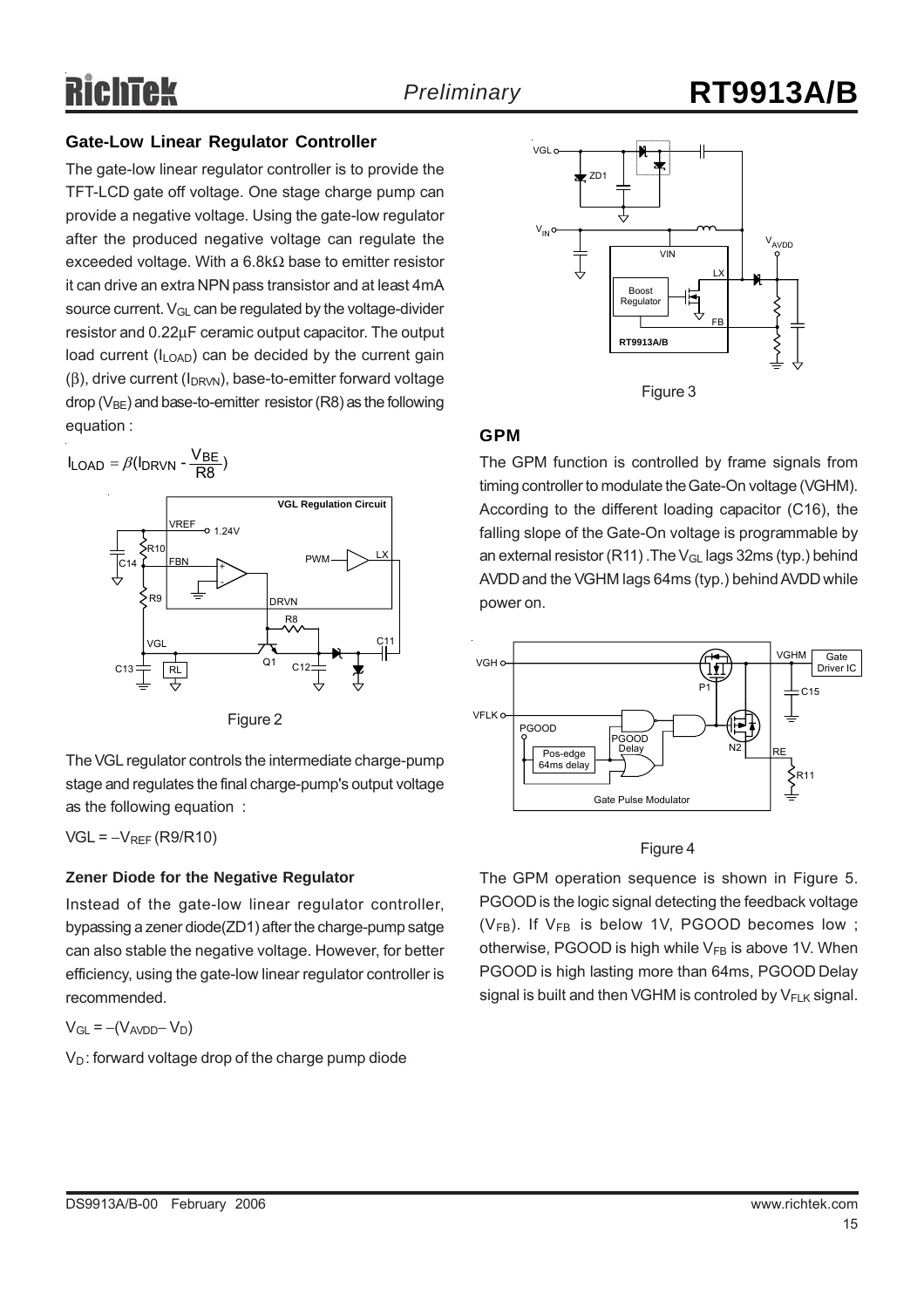

#### **GPM for Power Sequence**

The GPM function also achieves the power-on sequence control. The GPM internal delay time (64ms) can be used for VGH built-up delay. The application circuit is shown in Figure 6 connecting input voltage to  $V_{F-K}$  and bypassing a 1uF to VGHM . VGH will lag 64ms after  $V_{AVDD}$  built.



Figure 6

64ms

#### **Charge Pumps**

The charge pump stages can be achieved by the flying capacitors and the Schottky diodes. According to the application circuit, the positive and negative charge-pump output voltages can be determined by the following equations :

 $V<sub>GH</sub> = 3V<sub>AVDD</sub> - 2V<sub>D</sub>$ 

 $V_D$ : the forward voltage drop of the charge pump diodes

The flying capacitor requires the voltage rating larger than 16V and 0.1uF ceramic capacitors are enough for the lowcurrent applications (10mA) . Besides, Schottky diodes with a current rating should equal to or greater than two times the average charge-pump input current. Note that the voltage difference between VGH (VGHM) and AVDD should not exceed 18V.

#### **Operational Amplifier**

The operational amplifier to drive the LCD backplane  $V_{COM}$ . The operational amplifier features +/- 140mA output shortcircuit current, 12V/μs slew rate, and 12MHz bandwidth.

An internal short-circuit protection circuit is implemented to protect the device from output short circuit. The operational amplifier limits the short circuit current while the output is directly shorted.

#### **LDO**

The low-dropout linear regulator (LDO) can supply up to 350mA current while input voltage is 3.3V. It uses an internal PMOS as the pass device. The output current limitation is 500mA. It is suitable for the supply voltage for the T-CON ASIC.



Figure 7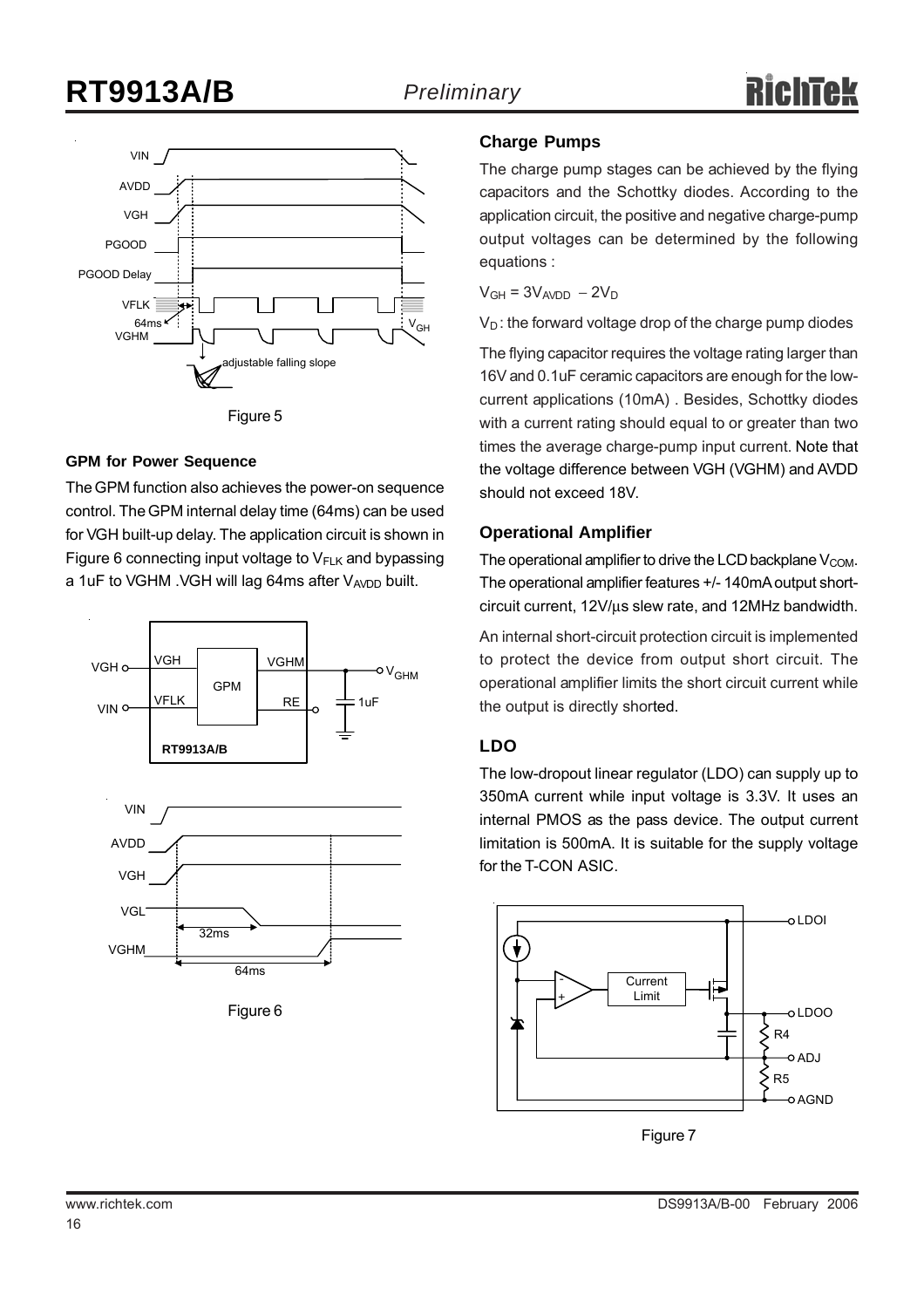#### **Voltage Detector**

The voltage detector monitors the VDIN voltage to generate a reset signal while VDIN is lower than the detecting level. The detecting level is decided by an external resistor divider.

 $V_{DET} = V_{REF2} (1+R6/R7) = 1.1V x (1+R6/R7)$ 

 $V_{HYS} = 50$ mV (1+R6/R7)

The delay time is programmable by an external capacitor (C10) as equation. For example, setting C10 = 100nF can generate 12ms delay for reset signal.

 $t_D$  = 120k x C10





#### **Layout Guideline**

For high frequency switching power supplies, the PCB layout is important to get good regulation, high efficiency and stability. The following descriptions are the guidelines for better PCB layout.

- For good regulation place the power components as close as possible. The traces should be wide and short especially for the high-current output loop.
- The current limit setting resistor  $R_{\text{SET}}$  must be near the EN pin, The trace must be shorter and avoid the trace near any switching nodes.
- The feedback voltage-divider resistors must be near the feedback pin. The divider center trace must be shorter and avoid the trace near any switching nodes.
- The compensation circuit should be kept away from the power loops and be shielded with a ground trace to prevent any noise coupling.
- Minimize the size of the Lx node and keep it wide and shorter. Keep the Lx node away from the FB and analog ground.
- The power ground (PGND) consists input and output capacitor grounds, the components' ground of charge pump and GPM. The PGND should be wide and short connected to a ground plane.
- The analog ground (AGND) consists the grounds of compensation, soft-stat capacitor, FB divider, and OP divider. The AGND should be separated from PGND and connected to the ground of the input capacitor.
- The exposed pad of the chip should be connected to ground plane for thermal consideration.